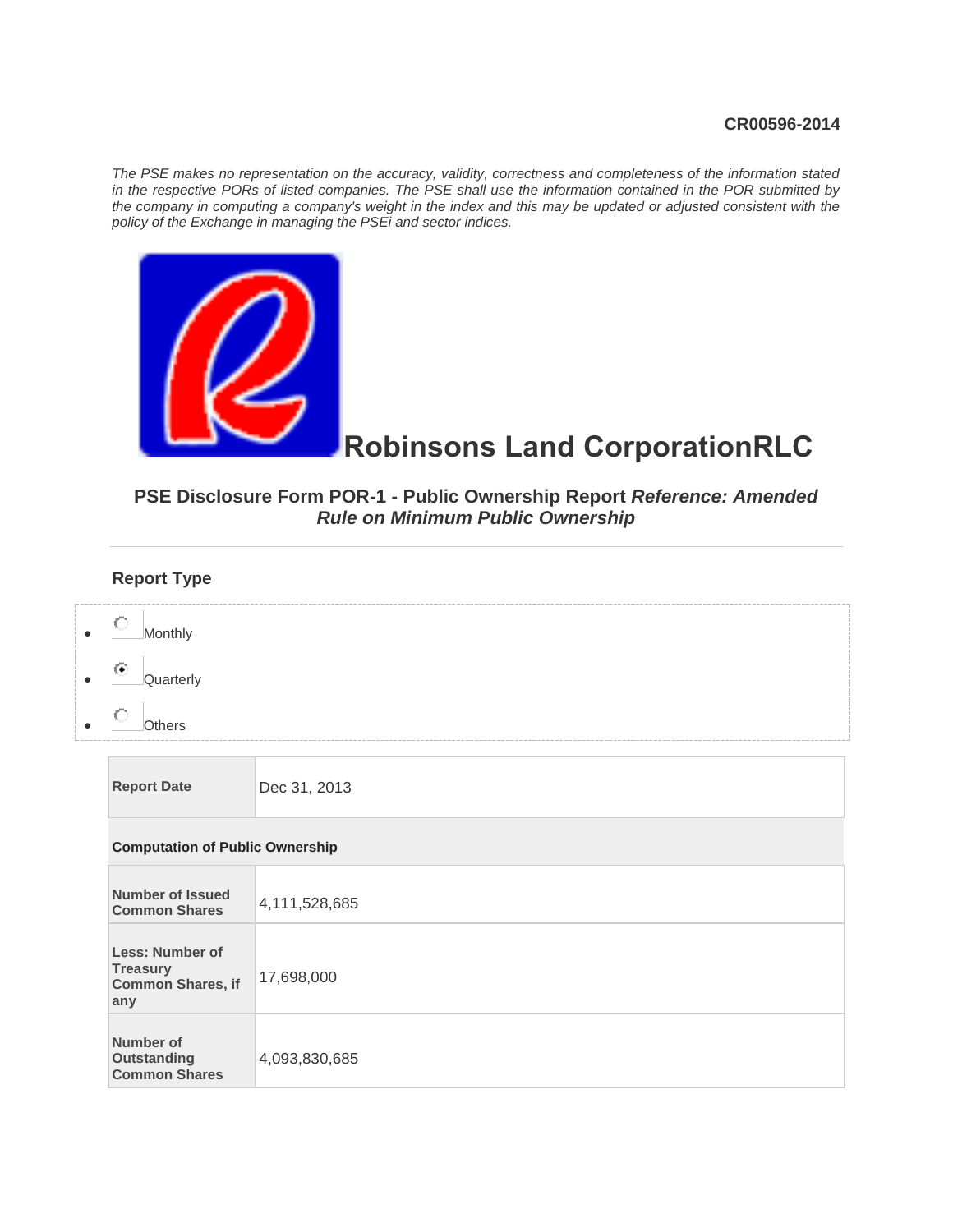## **Less :**

#### **A. Directors**

| <b>Name</b>                                   | <b>Direct</b>  | <b>Indirect</b>  | <b>Total direct &amp; indirect</b><br>shares | % to Total Outstanding<br><b>Shares</b> |
|-----------------------------------------------|----------------|------------------|----------------------------------------------|-----------------------------------------|
| John L. Gokongwei, Jr.                        | $12,187,081$ 0 |                  | 12,187,081                                   | 0.3                                     |
| John L. Gokongwei                             | 450,000        | $\mathbf 0$      | 450,000                                      | 0.01                                    |
| Elizabeth Y. Gokongwei &/or John<br>Gokongwei | 1,482,000      | $\overline{0}$   | 1,482,000                                    | 0.04                                    |
| James L. Go                                   | 1,685,994      | $\overline{0}$   | 1,685,994                                    | 0.04                                    |
| Lance Y. Gokongwei                            | 804,001        | $\mathbf 0$      | 804,001                                      | 0.02                                    |
| Frederick D. Go                               | 337,501        | 0                | 337,501                                      | 0.01                                    |
| Robina Y. Gokongwei-Pe                        | 540,000        | $\mathbf 0$      | 540,000                                      | 0.01                                    |
| Patrick Henry C. Go                           | 10,000         | $\boldsymbol{0}$ | 10,000                                       | 0                                       |
| Johnson Robert G. Go, Jr.                     | 1              | 0                | 1                                            | 0                                       |
| Artemio V. Panganiban                         | 50,001         | 0                | 50,001                                       | 0                                       |
| Roberto F. de Ocampo                          | 1              | $\boldsymbol{0}$ | 1                                            | 0                                       |
| Emmanuel C. Rojas, Jr.                        | 901            | 0                | 901                                          | 0                                       |
|                                               | 17,547,481     | $\mathbf 0$      | 17,547,481                                   | 0.43                                    |

#### **B. Officers**

 $\overline{\phantom{0}}$ 

| <b>Name</b>                              | Direct | Indirect | <b>Total direct &amp; indirect</b><br>shares | % to Total Outstanding<br><b>Shares</b> |
|------------------------------------------|--------|----------|----------------------------------------------|-----------------------------------------|
| Constante T. Santos                      | 0      | 0        | $\overline{0}$                               |                                         |
| Bach Johann M. Sebastian                 | 0      | $\Omega$ | $\overline{0}$                               | 0                                       |
| Ma. Socorro Isabelle V. Aragon-<br>Gobio | 0      | 0        | 0                                            | O                                       |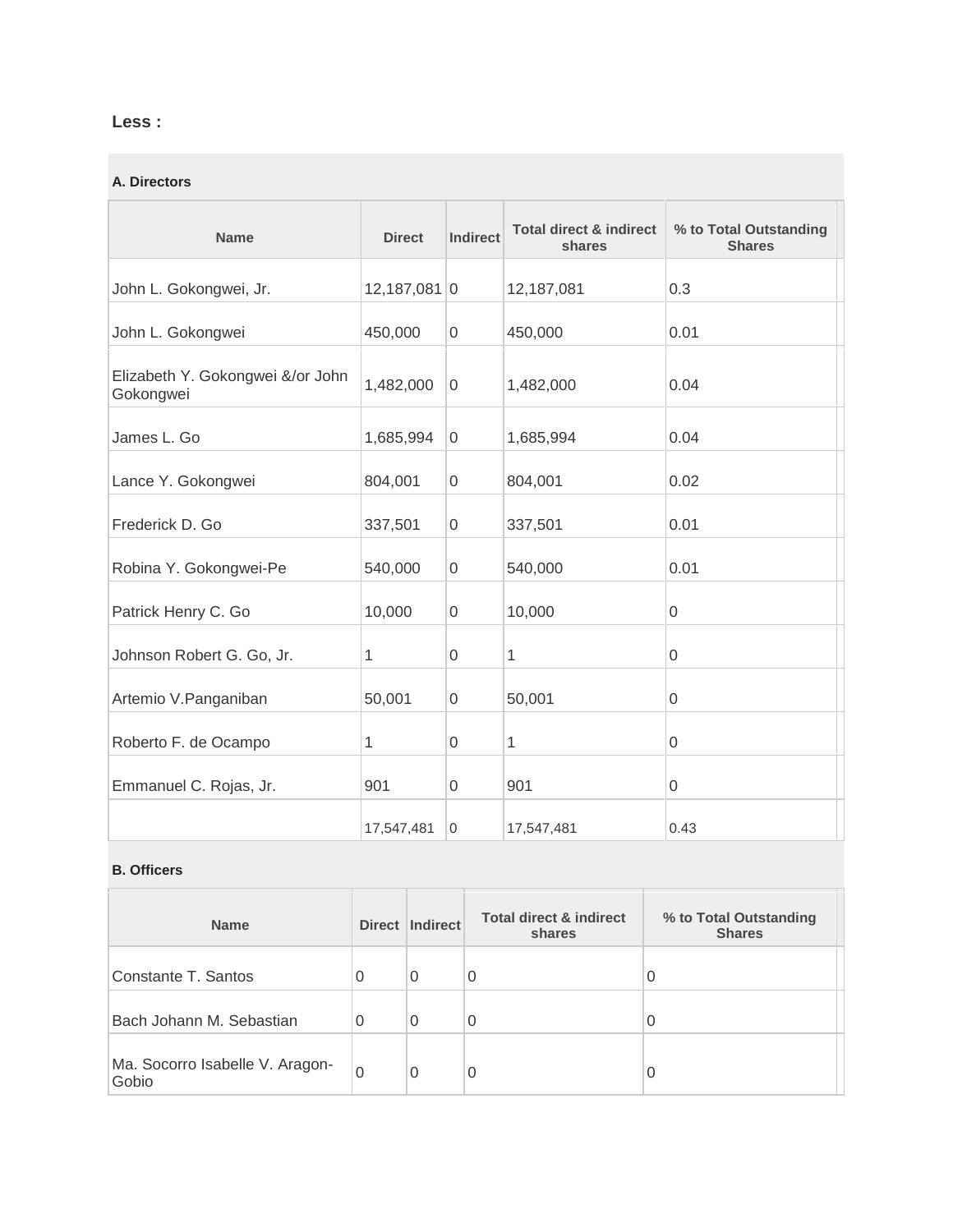| Rodolfo T. Malit               | 4,600            | $\boldsymbol{0}$    | 4,600               | 0                   |
|--------------------------------|------------------|---------------------|---------------------|---------------------|
| Abigail Joan R. Cosico         | $\mathbf 0$      | $\boldsymbol{0}$    | $\mathsf{O}\xspace$ | $\boldsymbol{0}$    |
| Henry L. Yap                   | $90,000$ 0       |                     | 90,000              | $\boldsymbol{0}$    |
| Arlene G. Magtibay             | 0                | $\boldsymbol{0}$    | $\boldsymbol{0}$    | 0                   |
| Corazon L. Ang Ley             | $\boldsymbol{0}$ | $\mathsf 0$         | $\boldsymbol{0}$    | $\boldsymbol{0}$    |
| Elizabeth Kristine D. Gregorio | $\mathbf 0$      | $\boldsymbol{0}$    | $\boldsymbol{0}$    | $\boldsymbol{0}$    |
| Emmanuel G. Arce               | 0                | $\boldsymbol{0}$    | $\boldsymbol{0}$    | 0                   |
| Manuel D. Deus, Jr.            | $\mathbf 0$      | $\boldsymbol{0}$    | $\boldsymbol{0}$    | $\boldsymbol{0}$    |
| Constantino C. Felipe          | $\mathbf 0$      | $\boldsymbol{0}$    | $\boldsymbol{0}$    | $\boldsymbol{0}$    |
| Winifred G. Maranan            | 0                | $\boldsymbol{0}$    | $\boldsymbol{0}$    | 0                   |
| Kerwin Max S. Tan              | $\mathbf 0$      | $\boldsymbol{0}$    | $\mathsf{O}\xspace$ | $\boldsymbol{0}$    |
| Anicio G. Villanueva           | $\mathbf 0$      | $\boldsymbol{0}$    | $\boldsymbol{0}$    | $\boldsymbol{0}$    |
| Mary Maylanie Precilla         | 0                | $\boldsymbol{0}$    | $\boldsymbol{0}$    | 0                   |
| Honorio Almeida                | $\mathbf 0$      | $\boldsymbol{0}$    | $\boldsymbol{0}$    | $\boldsymbol{0}$    |
| Cecilia M. Pascual             | $\mathbf 0$      | $\boldsymbol{0}$    | $\boldsymbol{0}$    | $\boldsymbol{0}$    |
| Lourdes T. Alano               | 0                | $\boldsymbol{0}$    | 0                   | 0                   |
| Teresita H. Vasay              | $\boldsymbol{0}$ | $\mathsf{O}\xspace$ | $\mathsf{O}\xspace$ | $\mathsf 0$         |
| Rosalinda F. Rivera            | $\overline{0}$   | $\boldsymbol{0}$    | $\mathsf{O}\xspace$ | $\mathsf{O}\xspace$ |
|                                | 94,600           | $\overline{0}$      | 94,600              | $\boldsymbol{0}$    |

#### **C. Principal/Substantial Stockholders**

 $\mathbb{R}^2$ 

 $\overline{\phantom{0}}$ 

| <b>Direct</b><br><b>Name</b> |                 | <b>Indirect</b> | <b>Total direct &amp; indirect</b><br>shares | % to Total Outstanding<br><b>Shares</b> |  |
|------------------------------|-----------------|-----------------|----------------------------------------------|-----------------------------------------|--|
| JG Summit Holdings,<br>Inc.  | 2,496,114,787 0 |                 | 2.496.114.787                                | 60.97                                   |  |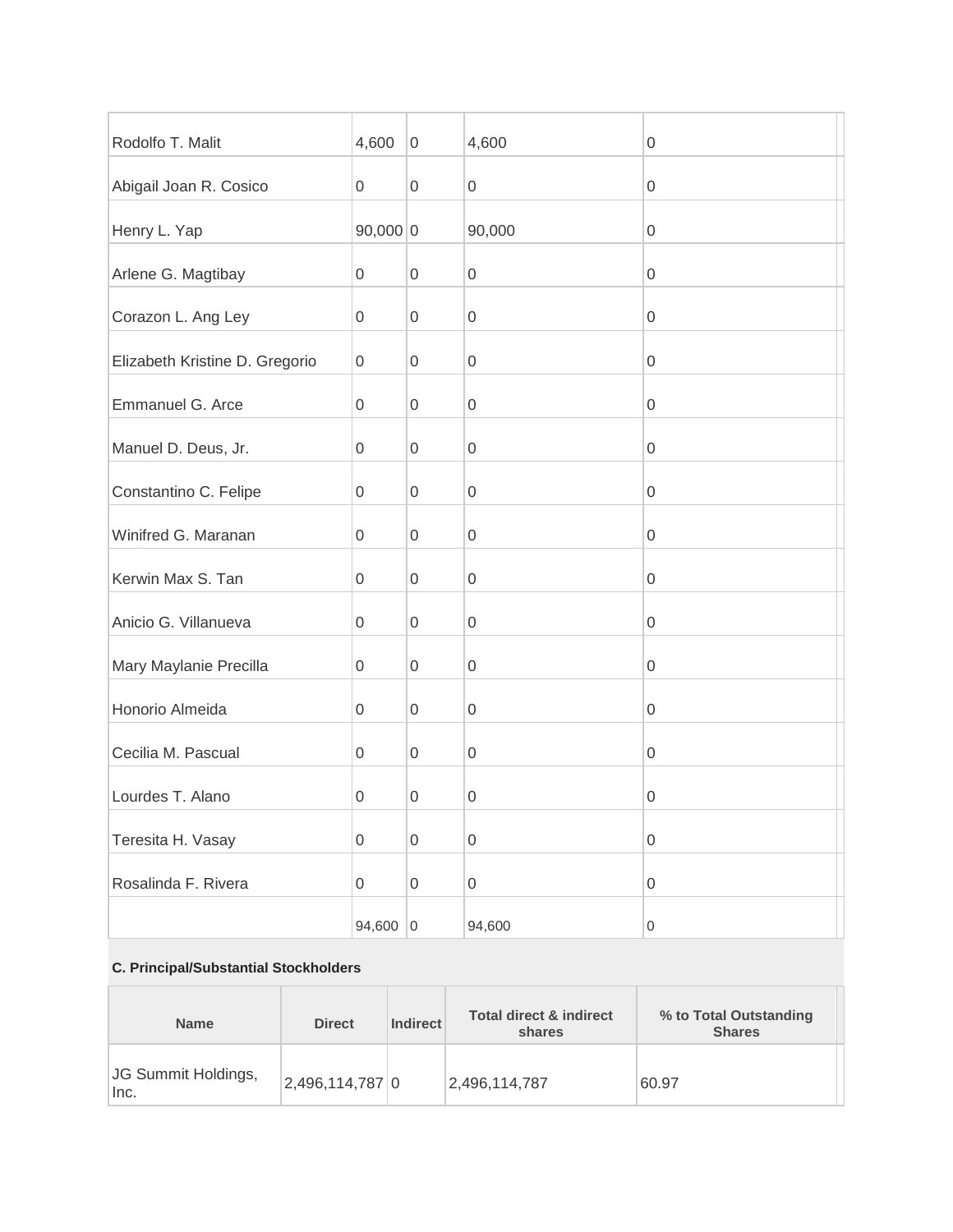| 787<br>.496<br>14<br>$\sim$ | ' G | .496,114,787<br><u>. .</u> | 60.97 |
|-----------------------------|-----|----------------------------|-------|

#### **D. Affiliates**

| <b>Name</b> | <b>Direct</b> | <b>Indirect</b> | Total direct & indirect shares | % to Total Outstanding Shares |  |
|-------------|---------------|-----------------|--------------------------------|-------------------------------|--|
| <b>NA</b>   |               | 0               | O                              | U                             |  |
|             |               | 0               | 0                              |                               |  |

#### **E. Government**

| <b>Name</b> | <b>Direct</b> | <b>Indirect</b> | <b>Total direct &amp; indirect shares</b> | % to Total Outstanding Shares |  |
|-------------|---------------|-----------------|-------------------------------------------|-------------------------------|--|
| <b>NA</b>   |               |                 | U                                         |                               |  |
|             |               |                 | U                                         |                               |  |

## **F. Banks**

| <b>Name</b> | <b>Direct</b> | <b>Indirect</b> | Total direct & indirect shares | % to Total Outstanding Shares |
|-------------|---------------|-----------------|--------------------------------|-------------------------------|
| ΝA          |               |                 |                                |                               |
|             |               |                 |                                |                               |

## **G. Employees**

| <b>Name</b> | <b>Direct</b> | <b>Indirect</b> | <b>Total direct &amp; indirect shares</b> | % to Total Outstanding Shares |
|-------------|---------------|-----------------|-------------------------------------------|-------------------------------|
| <b>NA</b>   | O             | Ü               | 0                                         |                               |
|             | C             |                 | 0                                         |                               |

#### **H. Lock-Up Shares**   $\overline{1}$

| <b>Name</b> | <b>Direct</b> | <b>Indirect</b> | Total direct & indirect shares | % to Total Outstanding Shares |  |
|-------------|---------------|-----------------|--------------------------------|-------------------------------|--|
| 'NA         |               | U               | U                              |                               |  |
|             | 0             |                 | 0                              |                               |  |

### **I. Others**

H